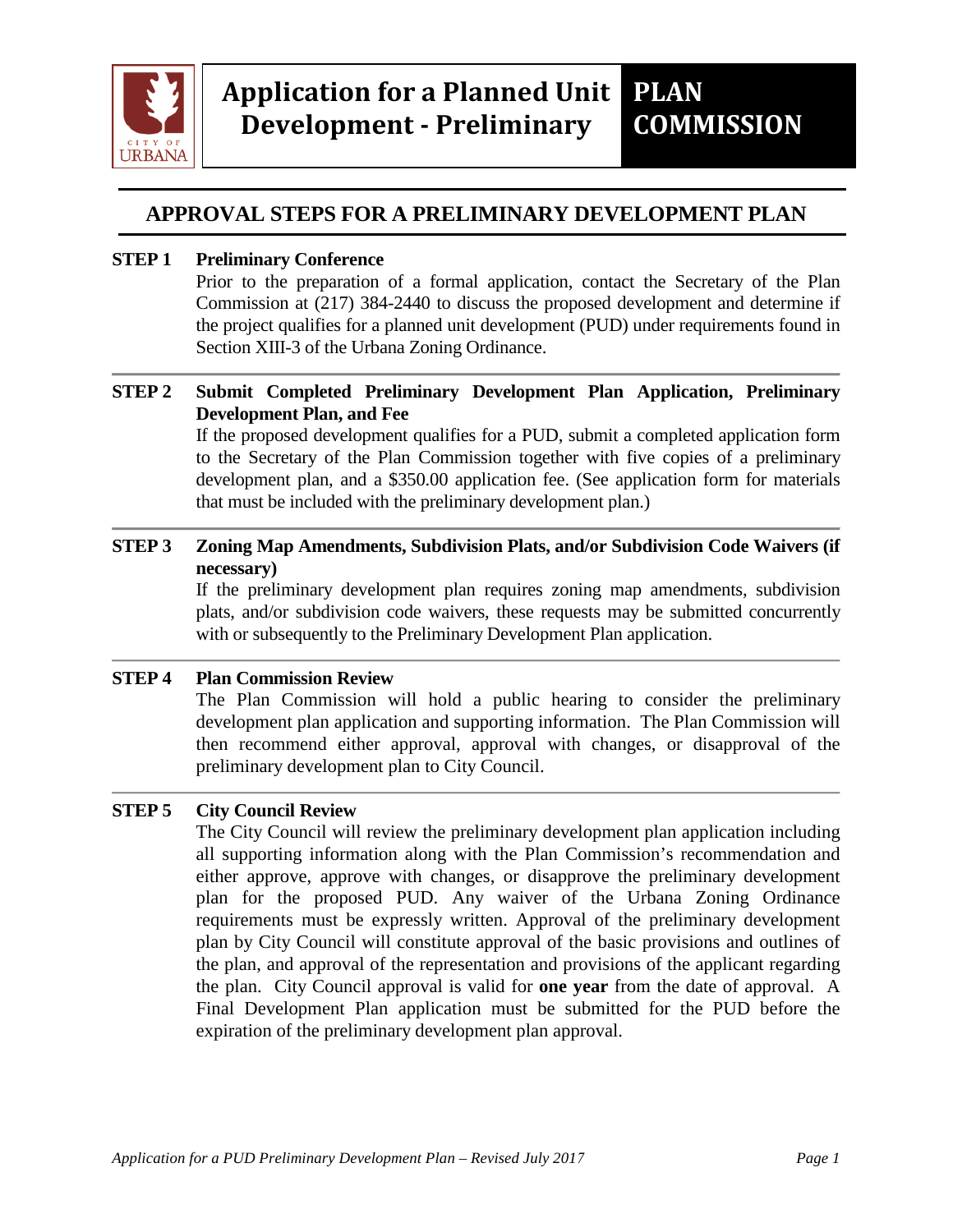

# **Application for a Planned Unit Development - Preliminary**

**The application fee must accompany the application when submitted for processing.**  Please refer to the City's website at http:/www.urbanaillinois.us/fees for the current fee associated with this application. **The Applicant is also responsible for paying the cost of legal publication fees.** Estimated costs for these fees usually run between \$75.00 and \$225.00. The applicant will be billed separately by the News-Gazette.

# **DO NOT WRITE IN THIS SPACE - FOR OFFICE USE ONLY**

Date Petition Filed Plan Case No.

Fee Paid - Check No. **Amount** Date Date

# **PLEASE PRINT OR TYPE THE FOLLOWING INFORMATION**

## **1. APPLICANT CONTACT INFORMATION**

|    | Name of Applicant $(s)$ :                                                          | Phone:         |
|----|------------------------------------------------------------------------------------|----------------|
|    | Address (street/city/state/zip code):                                              |                |
|    | Email Address:                                                                     |                |
|    | Property interest of Applicant(s) (Owner, Contract Buyer, etc.):                   |                |
| 2. | <b>OWNER INFORMATION</b>                                                           |                |
|    | Name of Owner(s):                                                                  | Phone:         |
|    | Address (street/city/state/zip code):                                              |                |
|    | Email Address:                                                                     |                |
|    | Yes<br>Is this property owned by a Land Trust?                                     | N <sub>0</sub> |
|    | If yes, please attach a list of all individuals holding an interest in said Trust. |                |

*NOTE: Applications must be submitted and signed by the owners of more than 50% of the property's ownership.*

## **3. PROPERTY INFORMATION**

Name of Planned Unit Development:

Address/Location of Subject Site:

PIN # of Location:

Lot Size:

Current Zoning Designation: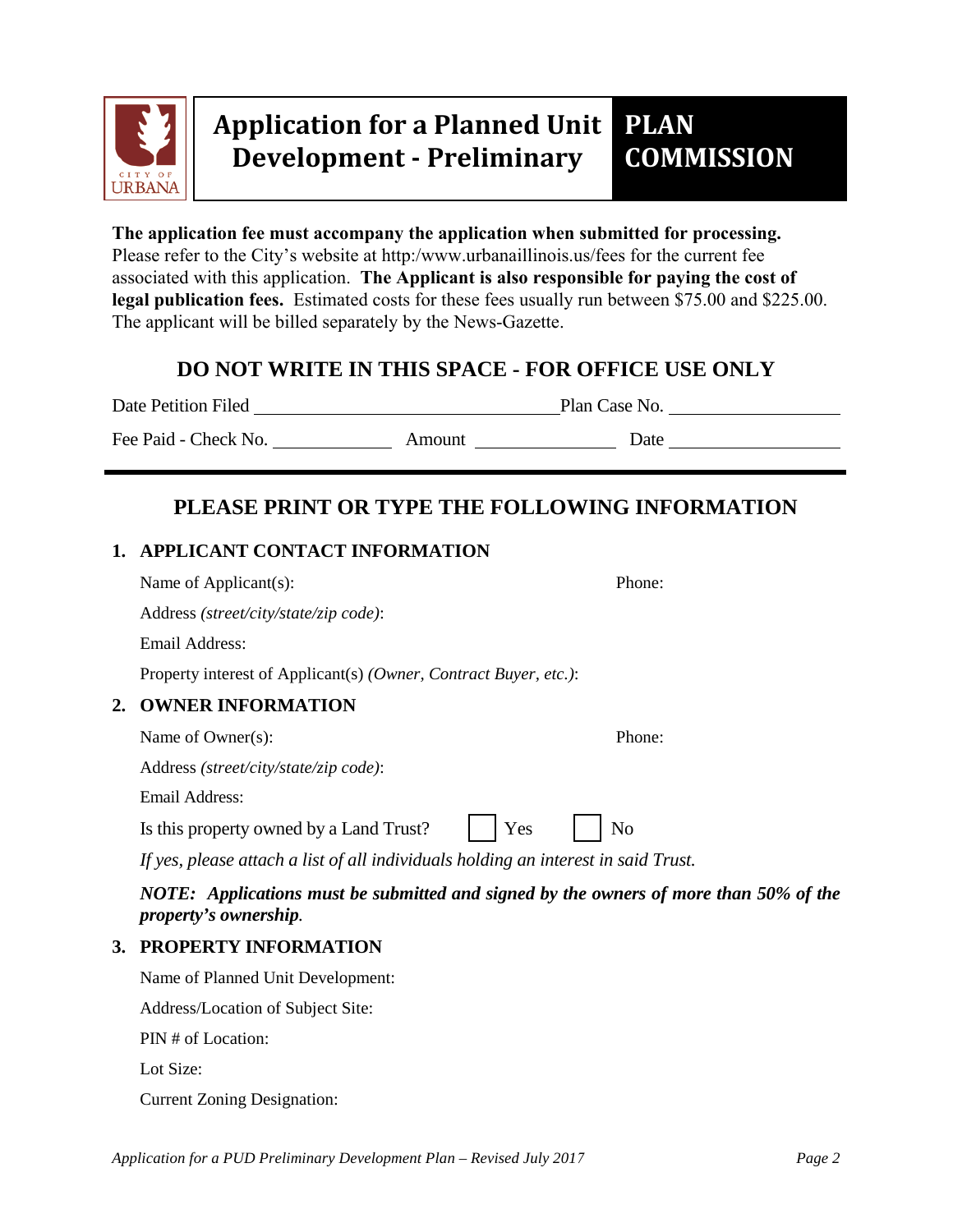Current Land Use *(vacant, residence, grocery, factory, etc*: Proposed Land Use: Present Comprehensive Plan Designation: How does this request conform to the Comprehensive Plan? Legal Description *(If additional space is needed, please submit on separate sheet of paper)*:

### **4. CONSULTANT INFORMATION**

|    | Name of Architect(s):                                                                                | Phone: |
|----|------------------------------------------------------------------------------------------------------|--------|
|    | Address (street/city/state/zip code):                                                                |        |
|    | Email Address:                                                                                       |        |
|    | Name of Engineers(s):                                                                                | Phone: |
|    | Address (street/city/state/zip code):                                                                |        |
|    | Email Address:                                                                                       |        |
|    | Name of Surveyor(s):                                                                                 | Phone: |
|    | Address (street/city/state/zip code):                                                                |        |
|    | Email Address:                                                                                       |        |
|    | <b>Name of Professional Site Planner(s):</b>                                                         | Phone: |
|    | Address (street/city/state/zip code):                                                                |        |
|    | Email Address:                                                                                       |        |
|    | Name of Attorney(s):                                                                                 | Phone: |
|    | Address (street/city/state/zip code):                                                                |        |
|    | <b>Email Address:</b>                                                                                |        |
| 5. | PLANNED UNIT DEVELOPMENT REQUIREMENTS                                                                |        |
|    | Has the applicant arranged for a preliminary conference as specified in Section<br>Zoning Ordinance? |        |

|                                                                                 | $\vert$ Yes $\vert$ No | Date of Preliminary Conference:             |  |  |  |
|---------------------------------------------------------------------------------|------------------------|---------------------------------------------|--|--|--|
| Type of PUD proposed: (See Section XIII-3.A for descriptions of the following.) |                        |                                             |  |  |  |
|                                                                                 |                        | Residential Commercial Mixed Use Industrial |  |  |  |

XIII-3.F of the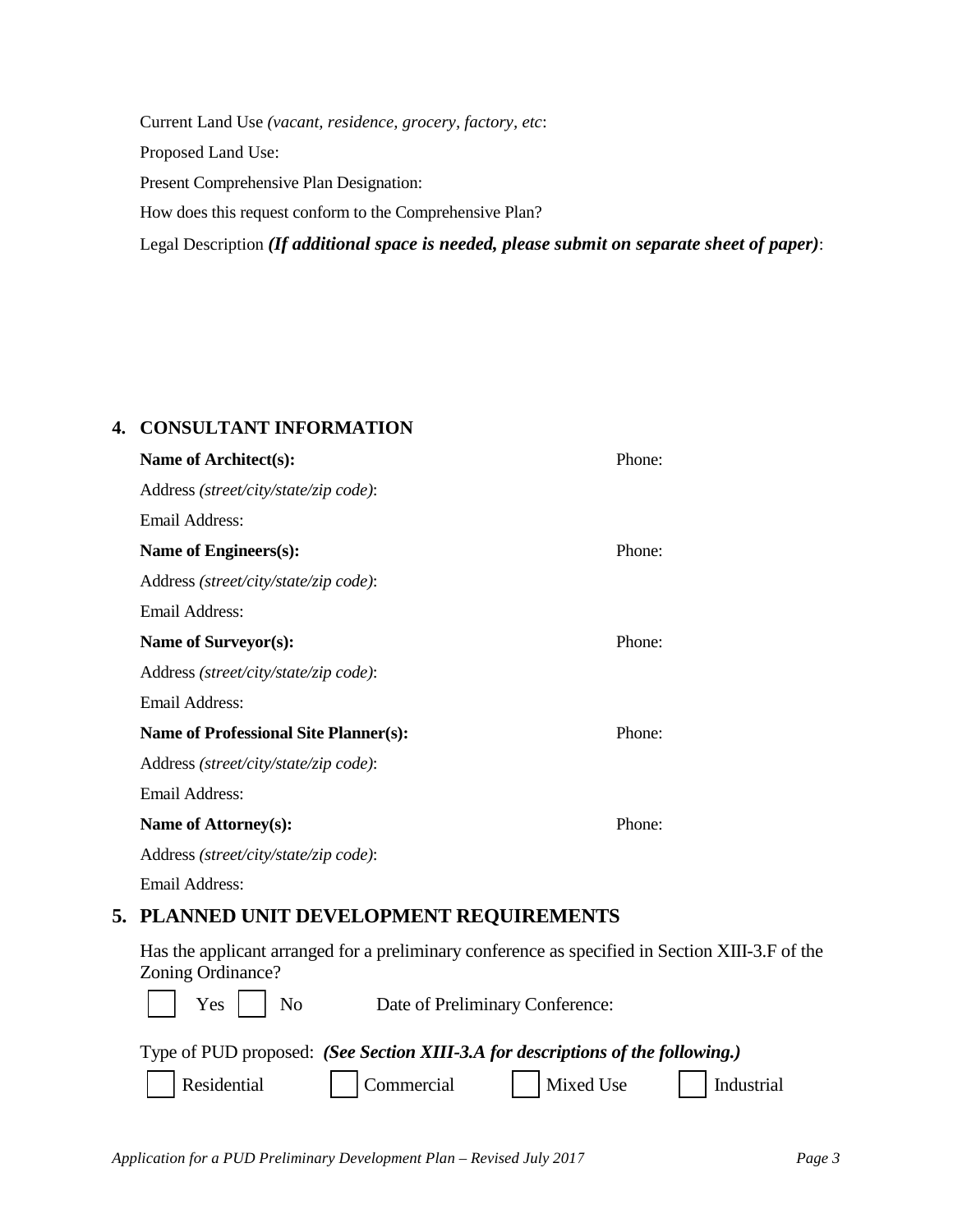In order to qualify as a PUD, the development plan must include a gross site area of **at least one-half acre** and meet **at least one** of the following:

- a) *Mixed-Use*. Either in the same building or with a "campus" approach, provide for a mixture of single-family, two-family, multi-family, commercial, office, and/or recreational uses.
- b) *Conservation.* Protect natural, cultural and/or historical resources and harmoniously utilize such features as part of the development. This may include environmentally sensitive or "green" building and site design.
- c) *Infill.* Redevelop properties within the urban area that are vacant or underutilized due to obstacles such as lot layout, utility configuration, and road access.
- d) *Unique Development.* Development that significantly responds to the goals and objectives of the Comprehensive Plan and other relevant plans and policies and/or addresses unique features of the site.

#### *Briefly describe the proposed PUD and how it meets the above criteria. (Attach additional sheets if necessary)*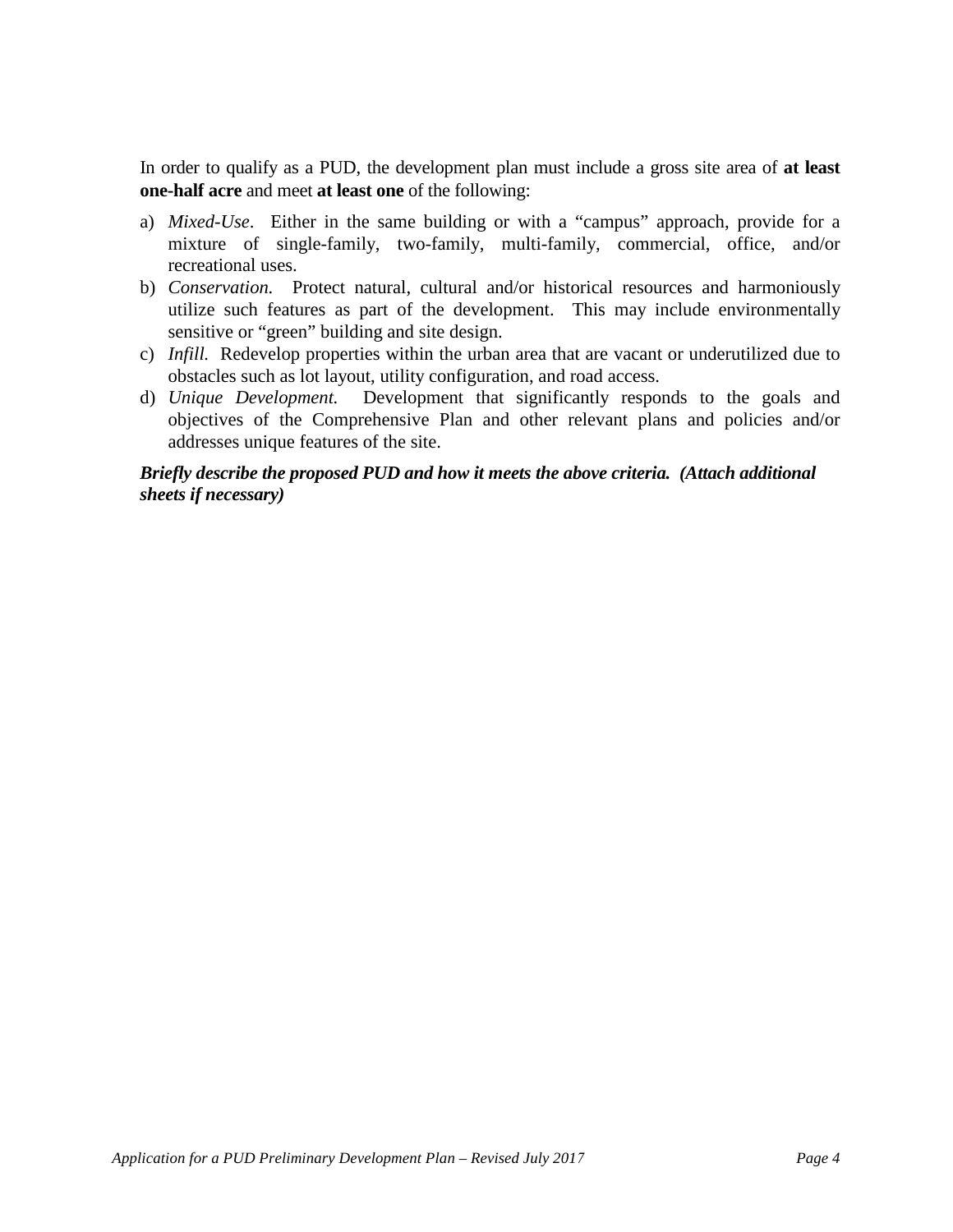Provide a narrative explaining how the proposed PUD is consistent with the following general goals of a PUD. In doing so, please identify which goals are applicable to the PUD and why.

- a) To encourage high quality non-traditional, mixed use, and/or conservation development in areas identified in the Comprehensive Plan;
- b) To promote infill development in a manner consistent with the surrounding area;
- c) To promote flexibility in subdivision and development design where necessary;
- d) To provide public amenities not typically promoted by the Zoning Ordinance;
- e) To promote development that is significantly responsive to the goals, objectives, and future land uses of the Urbana Comprehensive Plan;
- f) To provide a higher level of street and pedestrian connectivity within the development and the surrounding neighborhood in accordance with the Urbana Comprehensive Plan.
- g) To coordinate architectural styles, building forms, and building relationships within the development and the surrounding neighborhood;
- h) To encourage the inclusion of a variety of public and private open space, recreational facilities, greenways and trails not typically promoted by the Zoning Ordinance;
- i) To conserve, to the greatest extent possible, unique natural and cultural features, environmentally sensitive areas, or historic resources, and to utilize such features in a harmonious fashion.

### *(Attach additional sheets if necessary*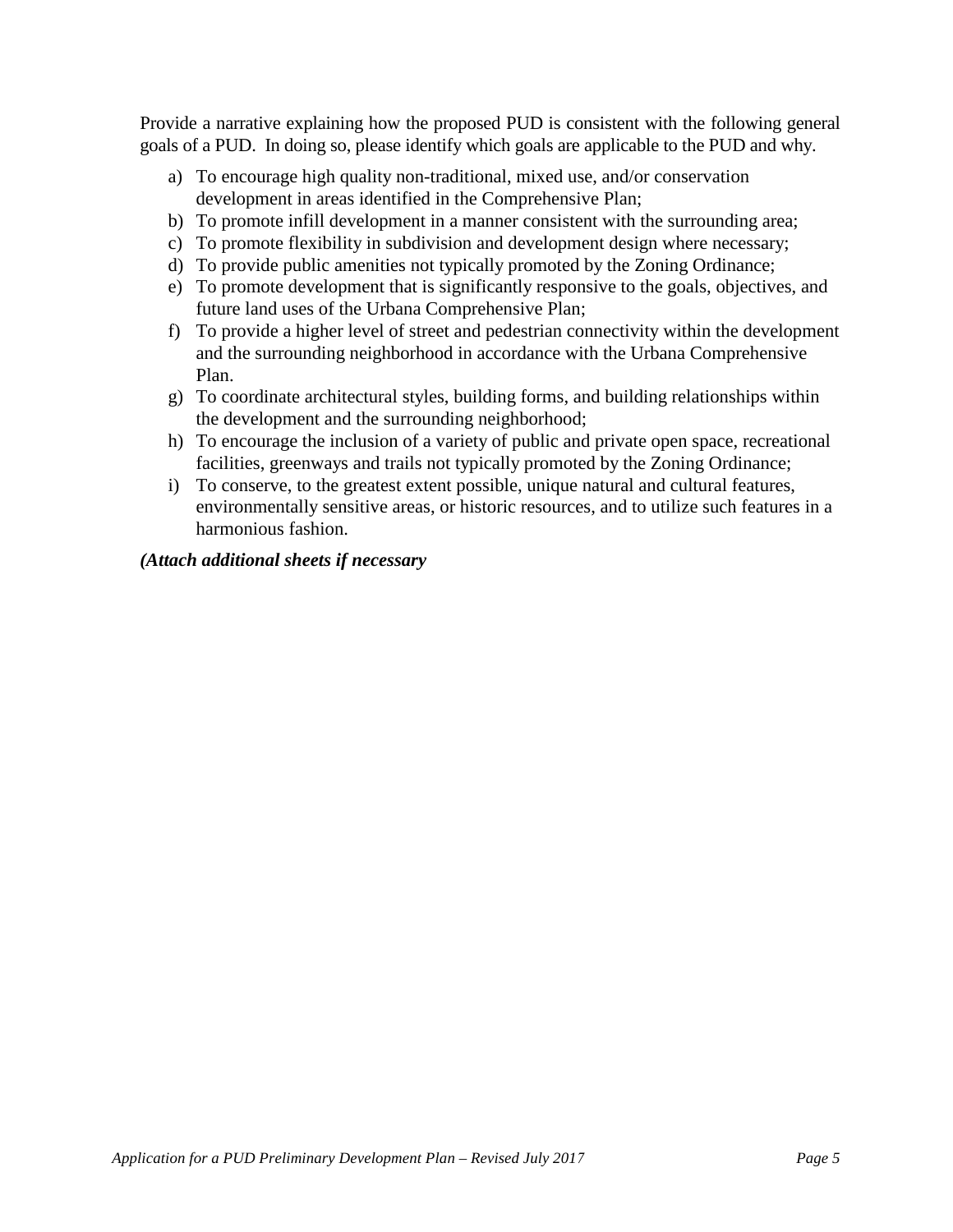Section XIII-3 of the Urbana Zoning Ordinance allows for the following standards to be varied from, if justified by the circumstances particular to the site or the project and approved by the City Council: lot width, building height, floor area ratio, setbacks, off-street parking and loading, landscaping and screening, and fences.

*Briefly describe any/all waivers that are anticipated as part of the development plan including justification for the waivers. Please note for each waiver whether approval is requested now, at the preliminary development plan approval stage, or will be requested at the final development plan approval stage. (Attach additional sheets if necessary)*

A.

B.

C.

D.

| Does the proposed development plan involve a zoning map amendment? $\Box$ Yes $\Box$ No |  |  |
|-----------------------------------------------------------------------------------------|--|--|
| If yes, please describe:                                                                |  |  |

Does the proposed development plan involve a subdivision plat?  $\parallel$  Yes  $\parallel$  No

Table XIII-2 of the Urbana Zoning Ordinance outlines recommended design features for PUD's. Please identify which design features are anticipated to be incorporated into the proposed PUD.